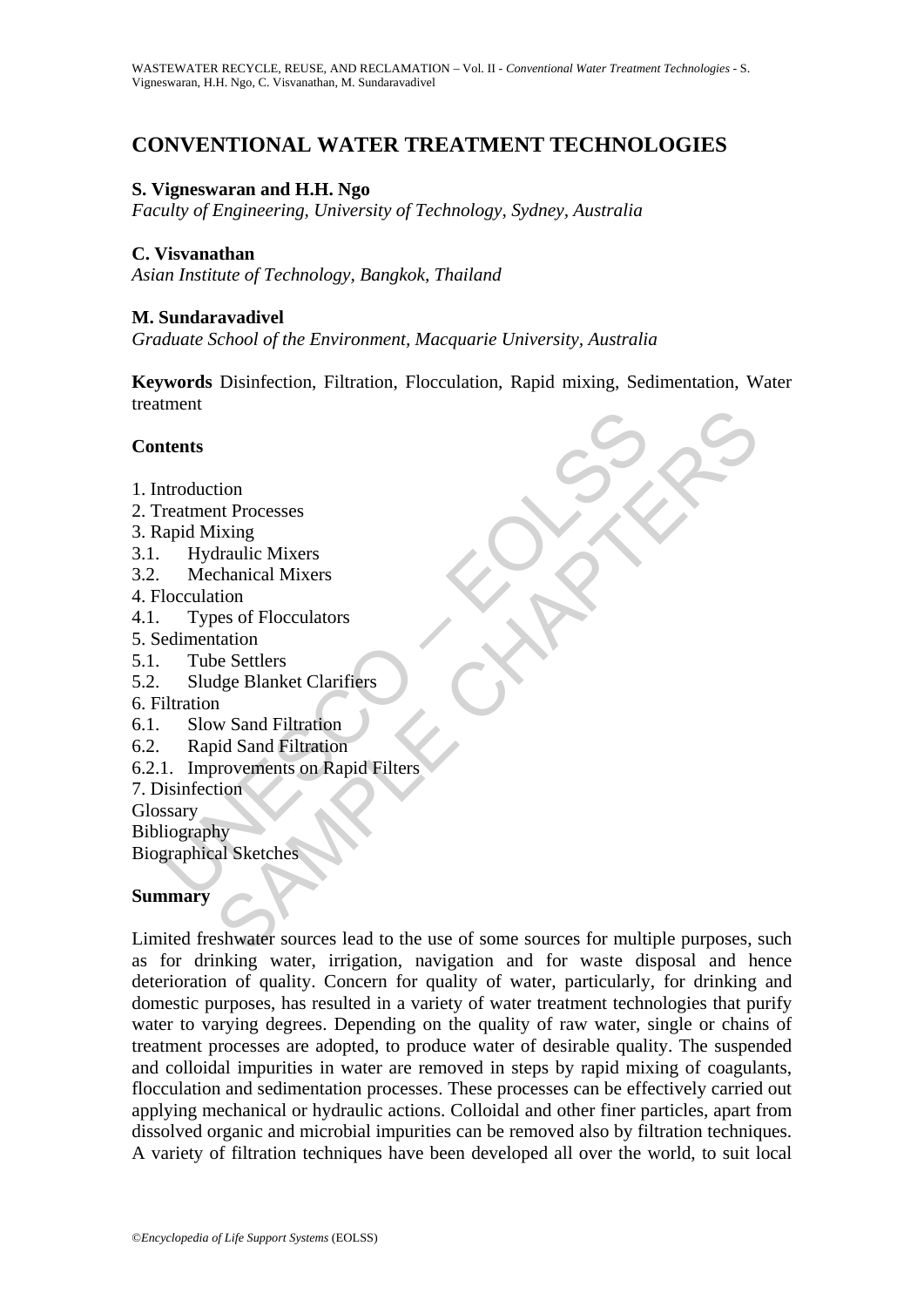water quality requirements. As a final step of water quality improvement, disinfection of water is carried out to kill disease-causing microorganisms, by using chemicals or irradiation techniques.

#### **1. Introduction**

More than 80% of diseases that affect humankind are waterborne and most of these diseases can be averted by processing water used for domestic purposes through simple treatment. Thus, the need for treatment of water for supply to communities, whether it is from groundwater sources or surface water sources, cannot be overstated. Especially when the same source is being used for multiple purposes, such as irrigation, navigation, and domestic, apart from a drinking water source, the concern for water quality can be alleviated only through adequate treatment using appropriate processes.

#### **2. Treatment Processes**

- rapid mixing
- flocculation
- sedimentation/clarification
- filtration
- disinfection.

| 2. Treatment Processes                                                                                                                                |                                                           |                                         |                                                                                                                                                                                                                                                         |
|-------------------------------------------------------------------------------------------------------------------------------------------------------|-----------------------------------------------------------|-----------------------------------------|---------------------------------------------------------------------------------------------------------------------------------------------------------------------------------------------------------------------------------------------------------|
| surface source are:                                                                                                                                   |                                                           |                                         | The most common water treatment processes used for treatment of raw water from a                                                                                                                                                                        |
| rapid mixing<br>$\bullet$<br>flocculation<br>$\bullet$<br>$\bullet$<br>filtration<br>$\bullet$<br>disinfection.<br>$\bullet$<br>operations/processes. | sedimentation/clarification                               |                                         | Depending upon the quality of raw water and impurities present in it, these processes<br>either alone or in combination with others form part of treatment schemes for<br>community water supplies. Table 1 presents the details of these unit treatmen |
| Unit<br>operation/<br>process                                                                                                                         | <b>Conventional</b><br>technologies                       | <b>Modified</b><br>technologies         | <b>Remarks</b>                                                                                                                                                                                                                                          |
| Rapid mixing                                                                                                                                          | Hydraulic<br>mixers;<br>mechanical<br>backmix<br>reactors | Injection-type flash<br>mixing facility | Suitable for water<br>treatment plants of all<br>sizes. Higher<br>percentage of<br>coagulant utilization<br>leads to better treated<br>water quality.                                                                                                   |
| Flocculation                                                                                                                                          |                                                           |                                         |                                                                                                                                                                                                                                                         |
|                                                                                                                                                       | Hydraulic and                                             | Tapered flocculation                    | Less energy input,<br>better floc formation.                                                                                                                                                                                                            |
|                                                                                                                                                       | mechanical type<br>flocculation                           | Gravel bed<br>flocculation              | Simplicity, effective<br>flocculation, suitable to<br>be used in low-cost<br>package treatment<br>plants                                                                                                                                                |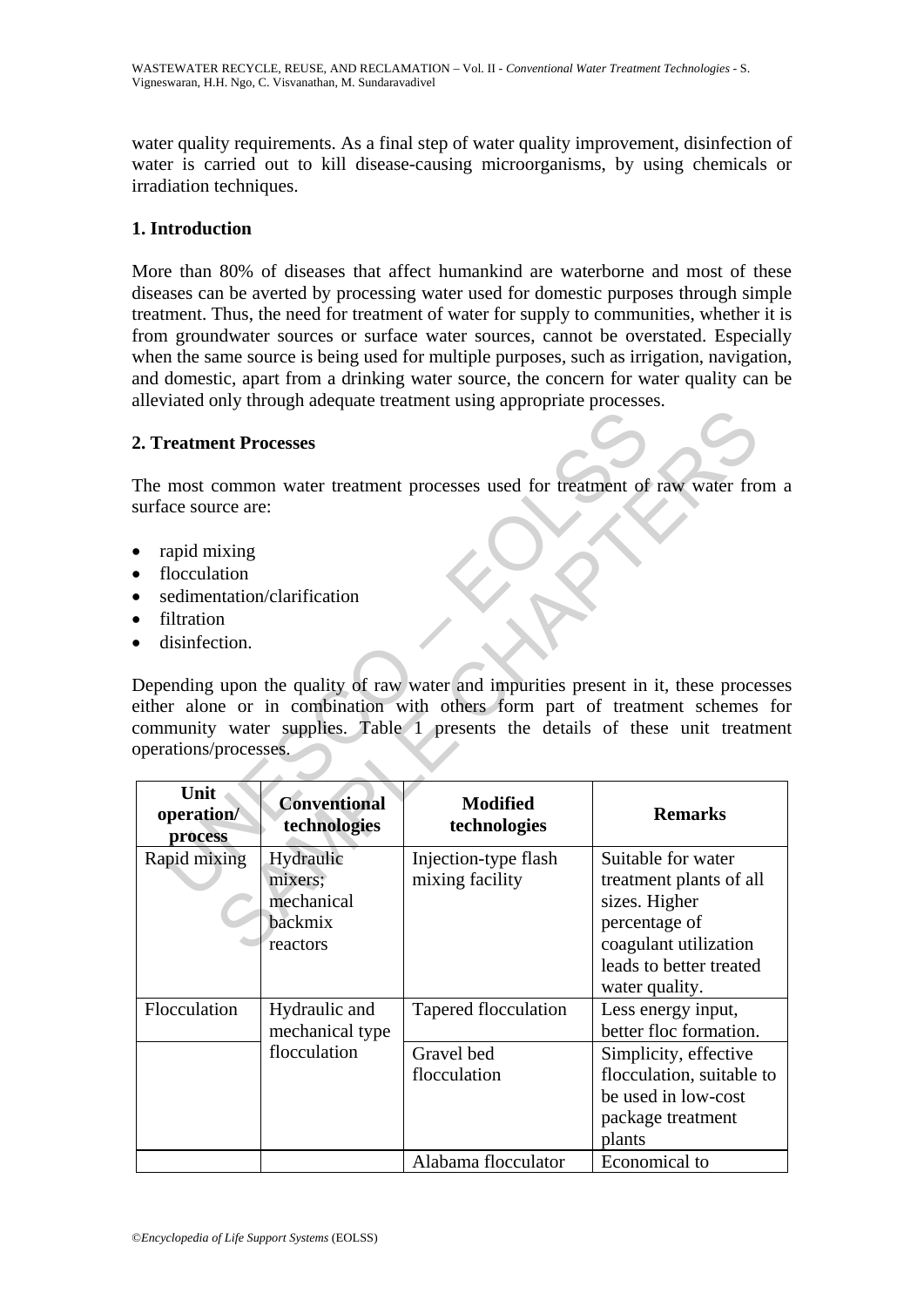|               |                                                 |                               |                                                        | construct, operate, and                                                                    |
|---------------|-------------------------------------------------|-------------------------------|--------------------------------------------------------|--------------------------------------------------------------------------------------------|
|               |                                                 |                               |                                                        | maintain; minimum                                                                          |
|               |                                                 |                               |                                                        | supervision needed                                                                         |
| Sedimentation | Rectangular<br>horizontal flow<br>sedimentation | Solids contact clarifier      | Smaller size, better                                   |                                                                                            |
|               |                                                 |                               | efficiency                                             |                                                                                            |
|               |                                                 | Tube settler                  | Modular design; high                                   |                                                                                            |
|               |                                                 |                               | loading rates (2 to 10                                 |                                                                                            |
|               |                                                 |                               | times greater than                                     |                                                                                            |
|               |                                                 |                               |                                                        | conventional system)                                                                       |
|               |                                                 |                               |                                                        | and hence compact;                                                                         |
|               |                                                 |                               |                                                        | useful in upgrading                                                                        |
|               |                                                 |                               |                                                        | existing sedimentation                                                                     |
|               |                                                 |                               |                                                        | tanks.                                                                                     |
|               | Filtration                                      | Rapid sand                    | Dual media filter                                      | <b>Better filtration</b>                                                                   |
|               |                                                 | filtration                    | Coarse media filter                                    | efficiency; longer filter                                                                  |
|               |                                                 |                               | Declining rate filter                                  | run.                                                                                       |
|               |                                                 |                               | Direct filtration                                      | No sedimentation;                                                                          |
|               |                                                 |                               |                                                        | smaller flocculation                                                                       |
|               |                                                 |                               |                                                        | facility, low chemical                                                                     |
|               |                                                 |                               |                                                        | and energy                                                                                 |
|               |                                                 |                               |                                                        | requirement.                                                                               |
|               | Disinfection                                    | Chlorination                  | ClO <sub>2</sub>                                       | No THM formation                                                                           |
|               |                                                 |                               |                                                        |                                                                                            |
|               |                                                 |                               | O <sub>3</sub>                                         | Better disinfection with                                                                   |
|               |                                                 |                               |                                                        | lower chemical use.                                                                        |
|               |                                                 |                               |                                                        |                                                                                            |
|               |                                                 |                               | Table 1. Unit operations/processes of water treatment. |                                                                                            |
|               |                                                 |                               |                                                        |                                                                                            |
|               |                                                 |                               |                                                        | The unit operations and processes and their variants/modifications are further discussed   |
|               | in detail below.                                |                               |                                                        |                                                                                            |
|               |                                                 |                               |                                                        |                                                                                            |
|               | 3. Rapid Mixing                                 |                               |                                                        |                                                                                            |
|               |                                                 |                               |                                                        |                                                                                            |
|               |                                                 |                               |                                                        | The purpose of rapid mixing is to disperse coagulant chemicals uniformly throughou         |
|               |                                                 |                               |                                                        | the raw water as rapidly as possible in order to destabilize the colloidal particles (i.e. |
|               |                                                 |                               |                                                        | neutralize the negative charges around the colloid surface) present in water. Theoretica   |
|               |                                                 |                               |                                                        | and experimental studies have shown that the contact between coagulant and colloida        |
|               |                                                 | particles should occur before |                                                        | the hydrolysis reaction with alkalinity-causing                                            |

## **3. Rapid Mixing**

The purpose of rapid mixing is to disperse coagulant chemicals uniformly throughout the raw water as rapidly as possible in order to destabilize the colloidal particles (i.e. neutralize the negative charges around the colloid surface) present in water. Theoretical and experimental studies have shown that the contact between coagulant and colloidal particles should occur before the hydrolysis reaction with alkalinity-causing components of water is completed. This requires very rapid dispersion of coagulant in the mass of water within a few seconds. To facilitate the rapid dispersion, the water is agitated vigorously with the aid of mixing devices and the coagulant is added at the most turbulent zone.

Effective rapid mixing can basically be accomplished either hydraulically or mechanically.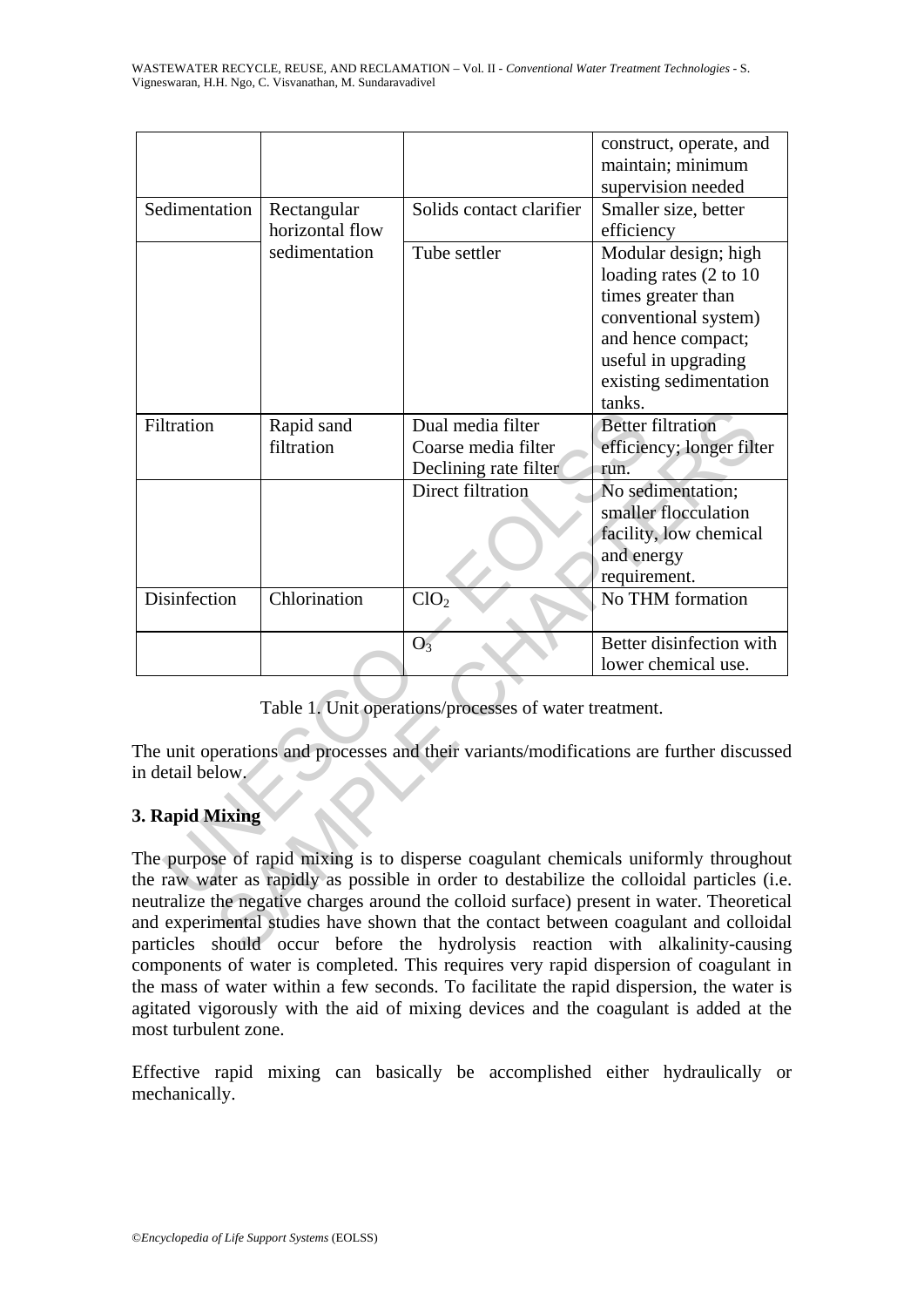### **3.3. Hydraulic Mixers**

The hydraulic mixer is the most basic type of rapid mixer that utilizes the potential head of water for generation of turbulence and eddies for mixing. Commonly, a hydraulic jump is used for this purpose.

A hydraulic jump is created when flow in an open channel is abruptly transferred from supercritical conditions to sub-critical conditions. Hydraulic jump mixers are suitable for raw waters that require short mixing time (of the order of one to two seconds).

As considerable head loss takes place in the hydraulic jump mixers, when sufficient natural ground slopes are not available, its use becomes uneconomical, because all the treatment units located downstream of the hydraulic jump will have to be placed deeper in the soil. This will result in higher excavation costs, increased soil pressures on the structures, and increased head of water to be lifted.

There are two other types of hydraulic mixers: weir mixers, and turbulent pipe flow/plug flow mixers.

**Weir mixers**. The weirs used in weir mixers can be of any shape such as V-notch, rectangular or trapezoidal. Flow over the weir causes turbulence and therefore the coagulant is fed where the flow falls from the weir, as shown in Figure 1. The baffles that follow the weir help the flow in the subsequent channel to be kept within a tranquil region.



Figure 1. Weir mixer (plan view).

Weirs are relatively inexpensive and simple to install. But, siltation in the upstream of the weir makes periodic cleaning necessary. Rectangular weirs are more suitable for larger flows and triangular weirs (V-notch) are more suitable for smaller flows.

Rectangular weirs are preferred for coagulant mixing because of their better uniform flow distribution over that of triangular weirs. Weir mixers are extensively used in many developing countries, such as India, Brazil and Kenya.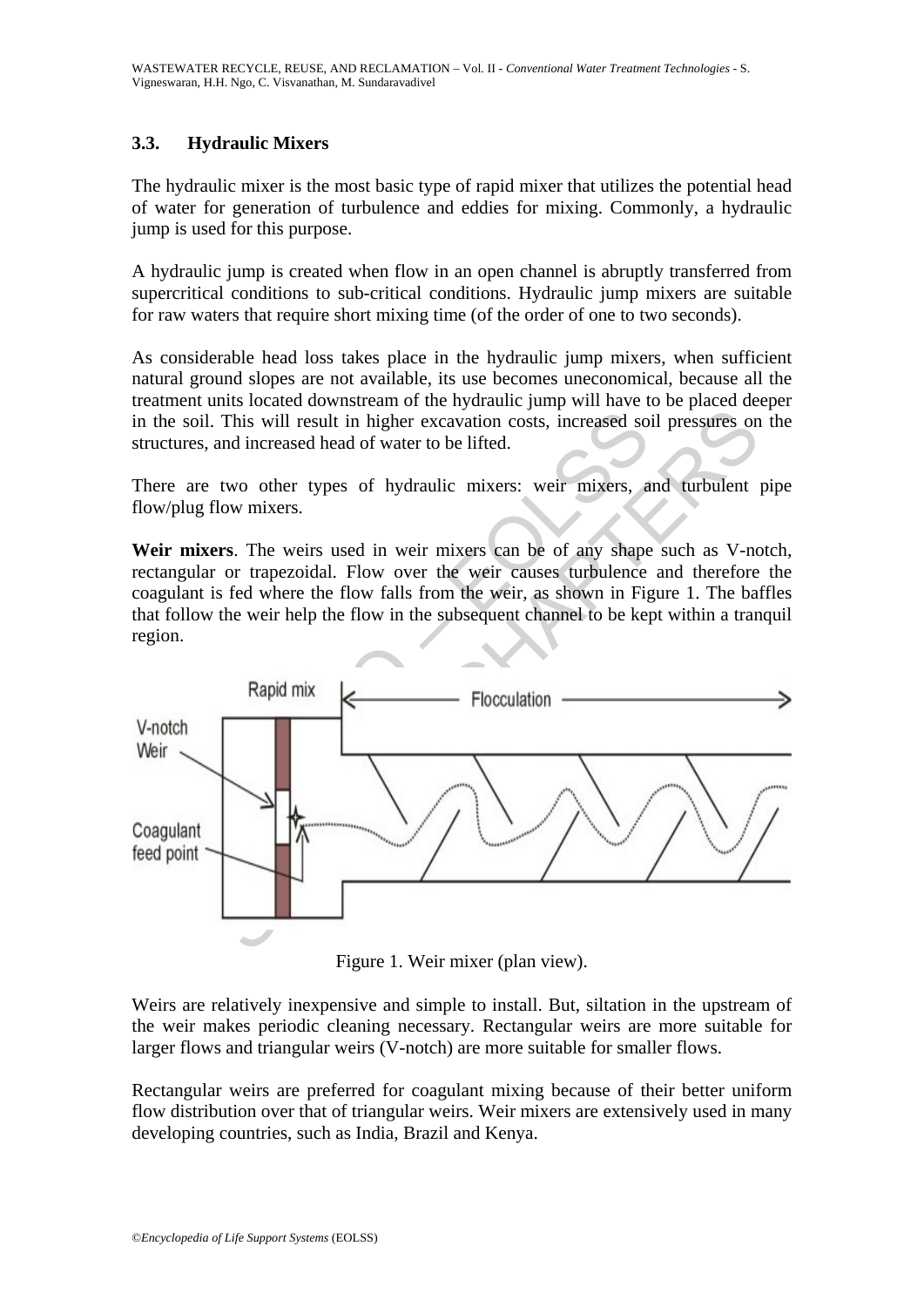WASTEWATER RECYCLE, REUSE, AND RECLAMATION – Vol. II - *Conventional Water Treatment Technologies* - S. Vigneswaran, H.H. Ngo, C. Visvanathan, M. Sundaravadivel



Figure 2. Typical turbulent pipe flow/plug flow mixer.

bulent pipe flow/plug flow mixers. Rapid mixing using this<br>ers involves flow through a pipe with a constricting device to<br>re are several ways of effecting turbulence; most convenience<br>are are several ways of effecting turb **pipe flow/plug flow mixers.** Rapid mixing using this type of hydrolves flow through a pipe with a constricting device to cause turbule several ways of effecting turbulence; most convenient method is an orifice. Instead o **Turbulent pipe flow/plug flow mixers**. Rapid mixing using this type of hydraulic mixers involves flow through a pipe with a constricting device to cause turbulence. There are several ways of effecting turbulence; most convenient method is to incorporate an orifice. Instead of an orifice, other devices such as grids, tapers, baffles, and eductors can also be used. The turbulent flow in this type of mixers is followed by plug flow that helps slow mixing. Figure 2 shows a typical turbulent pipe flow/plug flow mixer.

If the constriction is an orifice, the coagulant is dosed just before the orifice. Coagulant is fed through holes in the constriction and diffuses along the flow into the most turbulent region, which is just after the constriction. Flow becomes tranquil further down and the plug flow provides subsequent slow mixing required for flocculation.

This type of mixers gained popularity due to their simplicity, practicality and low costs. However, the disadvantages with these mixers are the limited access for routine maintenance and potential for clogging.



TO ACCESS ALL THE **20 PAGES** OF THIS CHAPTER, Visit: http://www.eolss.net/Eolss-sampleAllChapter.aspx

#### **Bibliography**

ASCE, AWWA, and CSSE (1969). *Water Treatment Plant Design.* American Water Works Association, New York.

Ben Aim R., Sahnoun A., Chemin C., Hahn L., Visvanathan C., and Vigneswaran S. (1993). New filtration media and their use for water treatment. *Proceedings of World Filtration Congress,* Nagoya, Japan.

Bhole A. G. (1993). Modified sludge blanket clarifiers for better water quality in rural areas. *Journal of Indian Water Works Association,* Jan–March.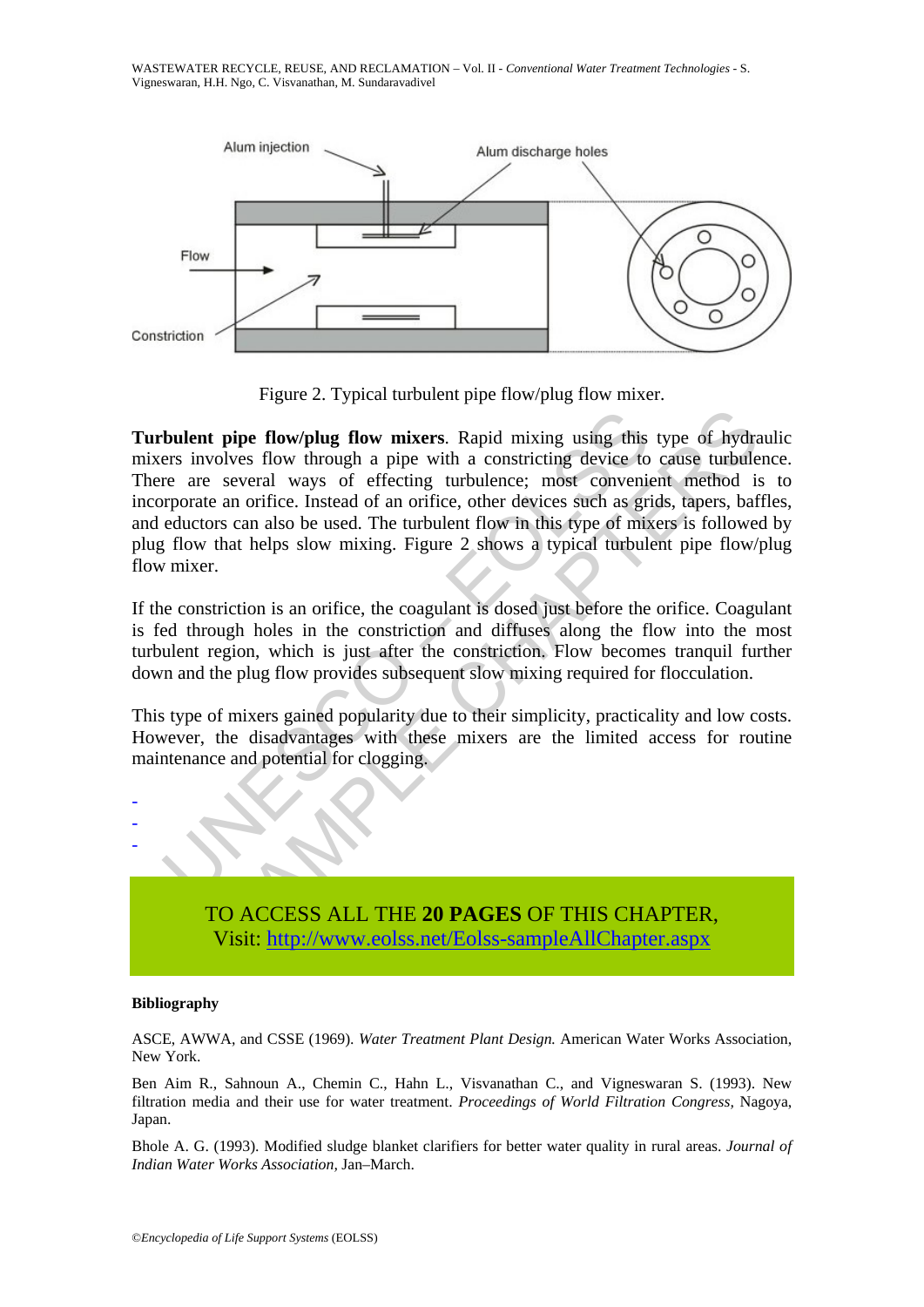IRC (International Reference Center for Community Water Supply and Sanitation) (1980). *Slo*w sand filtration for community water supply in developing countries, *Bulletin Series No. 16,* Rijswijk, The Netherlands. [This document presents comprehensive planning, design and construction details of slow sand filters for water supply in developing countries.]

IRC (1981). Small community water supplies. *Technical paper series 18.* Rijswijk, The Netherlands. [This work is a comprehensive handbook of simple and low-cost technologies for water supply to small communities of developing countries.]

Masschelein W. J. (1992). Lamella and tubular assisted settling processes in Unit processes in drinking water treatment. New York: Marcel Dekker.

Rabbani W. I. (1983). Techno-economic comparison among various types of rapid mixers used in water treatment plants. *RSPR-EV-83-3.* Asian Institute of Technology, Bangkok, Thailand.

Schulz C. R., and Okun D. A. (1984). *Surface Water Treatment for Communities in Developing Countries.* New York: John Wiley and Sons.

Vigneswaran S., Shanmuganantha S., and Mamoon A. (1987). Trends in water treatment technologies. *Environmental Review,* No. 23/24, ENSIC, Asian Institute of Technology, Bangkok, Thailand. [This is a concise compilation of recent trends in water treatment technologies.]

Vigneswaran S., and Ben Aim R. (1989). Improvements on rapid filter in Water, *Wastewater And Sludge Filtration.* Boca Raton, Florida: CRC Press.

#### **Biographical Sketches**

eswaran S., Shanmuganantha S., and Mamoon A. (1987). Trends in water trommental Review, No. 23/24, ENSIC, Asian Institute of Technology, Bangkotase compliation of recent tends in water treatment technologies.]<br>
is compliat S., Shanmuganantha S., and Mamoon A. (1987). Trends in water treatment technolonelal Review, No. 23:24; ENSIC, Asian Institute of Technology, Bangkok, Thailand (This<br>ilation of recent trends in water treatment technologies **S. Vigneswaran** is currently a Professor and a Head of Environmental Engineering Group in Faculty of Engineering, University of Technology, Sydney, Australia. He has been working on water and wastewater research since 1976. He has published over 175 technical papers and authored two books (both through CRC press, USA). He has established research links with the leading laboratories in France, Korea, Thailand and the USA. Also, he has been involved in number of consulting activities in this field in Australia, Indonesia, France, Korea and Thailand through various national and international agencies. Presently, Dr. Vigneswaran is coordinating the university key research strengths on "water and waste management in small communities", one of the six key research centers funded by the university on competitive basis. His research in solid liquid separation processes in water and wastewater treatment namely filtration, adsorption is recognized internationally and widely referred.

**C. Visvanathan** is an Associate Professor of the Environmental Engineering Program, School of Environment, Resources and Development, Asian Institute of Technology. He has a Ph.D. (Chemical/Environmental Engineering) from Institute National Polytechnique, Toulouse, France. His main areas of research interests include: Solid - liquid separation technologies for water and wastewater treatment, waste auditing and cleaner production and solid waste disposal and management. Dr. Visvanathan has published more than 50 international journal and conference papers. His professional experiences include: Project Engineer, Asia Division, International Training Center for Water Resources Management, Sophia Antipolis, France, and short term consultant to UNEP Industry and Environment Office, Paris, France.

**H. H. Ngo** is currently an Environmental Research Engineer and In-charge of Environmental and Public Health Engineering laboratory in the Faculty of Engineering, University of Technology, Sydney (UTS), Australia. He has extensive experience in the field of water and wastewater treatment, especially in flocculation and filtration processes. He has been involved in more than 30 projects of research and consultant as a chief/co-investigator or associate investigator. He has published over 70 technical papers and authored two books and two book chapters. His research interests mainly focus on advanced water and wastewater treatment technologies, water quality monitoring and management, water environment impacts assessment and agro-waste management. In addition, Dr. Ngo worked for several years in Taiwan as lecturer/labs director and researcher, and experienced in Thailand and Korea as visiting research fellow.